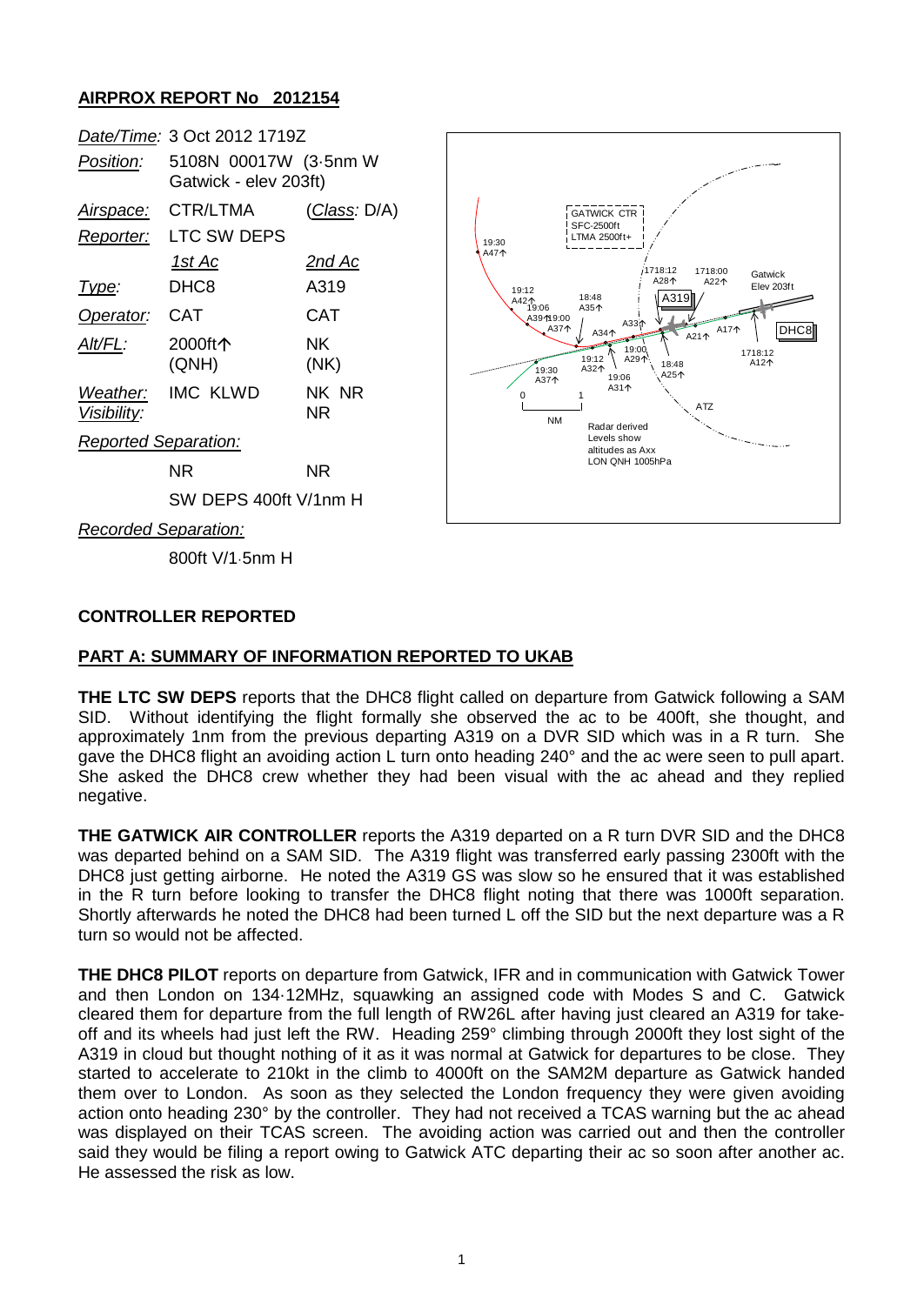**THE A319 PILOT** reports being unaware of an Airprox during their departure from Gatwick so they were unable to provide any detailed information about the incident.

**ATSI** reports that the Airprox was reported by the LTC SW (Deps) controller in Class A airspace, when avoiding action was given to the DHC8 after departure from London Gatwick Airport, due to the DHC8 having less than the required radar separation (3nm/1000ft) against a previous departing A319.

The A319 was operating IFR on a flight from Gatwick to Frankfurt and was in receipt of a RCS from LTC BIG on frequency 120·525MHz.

The DHC8 was operating IFR on a flight from Gatwick to Nantes and was in receipt of a RCS from LTC SW (Deps) on frequency 134·125MHz.

CAA ATSI had access to written reports from both pilots, the Gatwick AIR controller, the LTC SW (Deps) controller, area radar recordings, RT recordings and transcripts of the Gatwick Tower frequency and the SW (Deps) frequency together with the unit investigation report from London Terminal Control.

The Gatwick METARs are provided for 1650 and 1720 UTC:

EGKK 231650Z 21008KT 180V240 9999 FEW024 13/09 Q1006= and EGKK 231720Z 22007KT 9999 FEW022 BKN046 13/09 Q1006=

At 1717:15 UTC the A319 became airborne on a DVR8M SID, which requires a climb to altitude 4000ft with a R turn at 2·3DME from I-WW at Gatwick.

At 1717:42 (27sec after the A319 was airborne) the DHC8 became airborne on a SAM2M SID climbing to altitude 4000ft, initially straight ahead before a slight L turn at 8DME from MID. The AIR controller was using reduced separation in the vicinity of the aerodrome. CAP493 Section 1, Chapter 3, Page 1, Paragraph 3.2 states:

'In the vicinity of aerodromes, the standard separation minima may be reduced if:

a) adequate separation can be provided by the aerodrome controller when each aircraft is continuously visible to this controller;' or

b) each aircraft is continuously visible to the pilots of other aircraft concerned and the pilots report that they can maintain their own separation; or

c) when one aircraft is following another, the pilot of the succeeding aircraft reports that he has the other aircraft in sight and can maintain own separation.'

At 1718:00 the A319 was transferred to LTC BIG. At 1718:39 the Mode S SFL changed to indicate that the A319 was climbing to 6000ft. The climb rate of the A319 was 896fpm while the climb rate of the DHC8 was 1856fpm.

[UKAB Note (1): The DHC8 first appears on radar at 1718:18 climbing through altitude 1200ft QNH with the A319 1·7nm ahead climbing through 2800ft QNH.]

At 1718:50 the DHC8 was transferred to LTC SW (Deps). The radar recording indicates that the A319 had just started the R turn and was passing altitude 3600ft with the DHC8 1·6nm behind passing altitude 2500ft.

At 1719:05 the DHC8 contacted LTC SW (Deps), *"London (DHC8 c/s) Southampton two mike passing altitude three thousand three hundred climbing four thousand"*. The A319 was in the R turn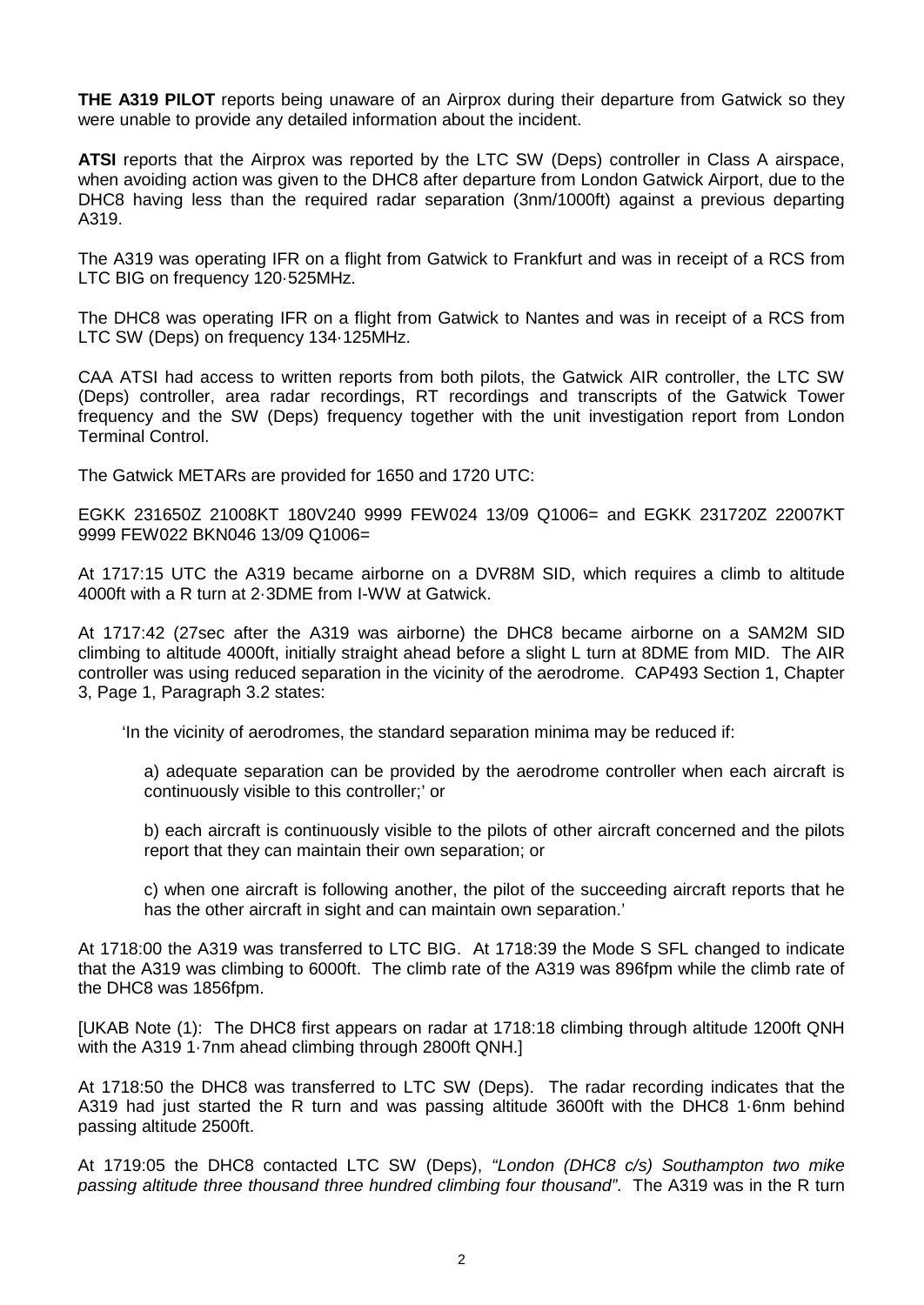passing altitude 3700ft with a climb rate of 960fpm with the DHC8 1·5nm behind passing altitude 2900ft with a climb rate of 1696fpm. Low level STCA activated at 1719:10.

The LTC SW (Deps) controller transmitted, *"(DHC8 c/s) avoiding action turn left heading two four zero degrees there's traffic in your one o'clock range of one mile*". This was correctly read back by the crew of the DHC8 at 1719:20. The controller then asked, *"(DHC8 c/s) were you visual with the one ahead"* and the crew replied, *"negative (DHC8 c/s)".*

[UKAB Note (2): The CPA (800ft /1·5nm) occurs during the 2 radar sweeps at 1719:00 and 1719:06, before separation increases to 1000ft/1·6nm at 1719:12 with the A319 turning R through a NW'ly heading, climbing through 4200ft, with the DHC8 climbing through 3200ft. The DHC8's avoiding action L turn is evident on the radar recording at 1719:30.]

The written report from the Gatwick AIR controller stated that the DHC8 was transferred when the A319 was in the R turn and the DHC8 was 1000ft below the A319.

Prior to transferring the A319 and the DHC8, the Gatwick AIR controller was providing reduced separation in the vicinity of the aerodrome. The Gatwick Manual of Air Traffic Services Part 2, Air section, Chapter 3, states that:

'departing aircraft are not to be transferred to TC until suitable separation exists.'

There is no specific guidance as to what constitutes 'suitable' separation. The use of the term 'suitable separation' is less prescriptive than the instructions contained in some other MATS Part 2 of airfields that transfer traffic to LTC. ADCs at Gatwick are expected to use their own judgement and experience to determine an appropriate point for transfer of communication and control to the radar controller. In this case the DHC8 was transferred to LTC when the separation provided was not acceptable to the LTC SW (Deps) controller.

At the point of transfer to LTC SW (Deps) the Gatwick AIR controller was content that adequate separation had been provided between the 2 departures, which the controller believed was confirmed by the information displayed on the ATM – the A319 was in the R turn and the DHC8 was 1000ft below. However, the AIR controller may not have given due consideration to the climb rate of the DHC8 relative to that of the A319 and transferred the DHC8 when vertical separation was eroding. When the DHC8 flight contacted the LTC SW (Deps) controller the 2 ac were 1·5nm and 800ft apart and the LTC SW (Deps) controller took avoiding action.

In sum, an Airprox was reported when the LTC SW (Deps) controller became concerned about the relative distance and positions between an A319 and a DHC8 on departure from Gatwick such that avoiding action was issued to the DHC8. The Gatwick AIR controller had been using reduced separation in the vicinity of the aerodrome but transferred the DHC8 before separation against a preceding A319 was acceptable to the LTC SW (Deps) controller.

### Recommendation

It is recommended that both Gatwick and LTC review the wording of the Gatwick MATS Part 2, Air Section, Chapter 3 - 'departing aircraft are not to be transferred to TC until suitable separation exists' - to ensure that either both units have an understanding and acceptance of the term 'suitable' or alternative wording is used to clarify the conditions under which traffic will be transferred to TC.

### **PART B: SUMMARY OF THE BOARD'S DISCUSSIONS**

Information available included reports from the pilots of both ac, transcripts of the relevant RT frequencies, radar video recordings, reports from the air traffic controllers involved and reports from the appropriate ATC authorities.